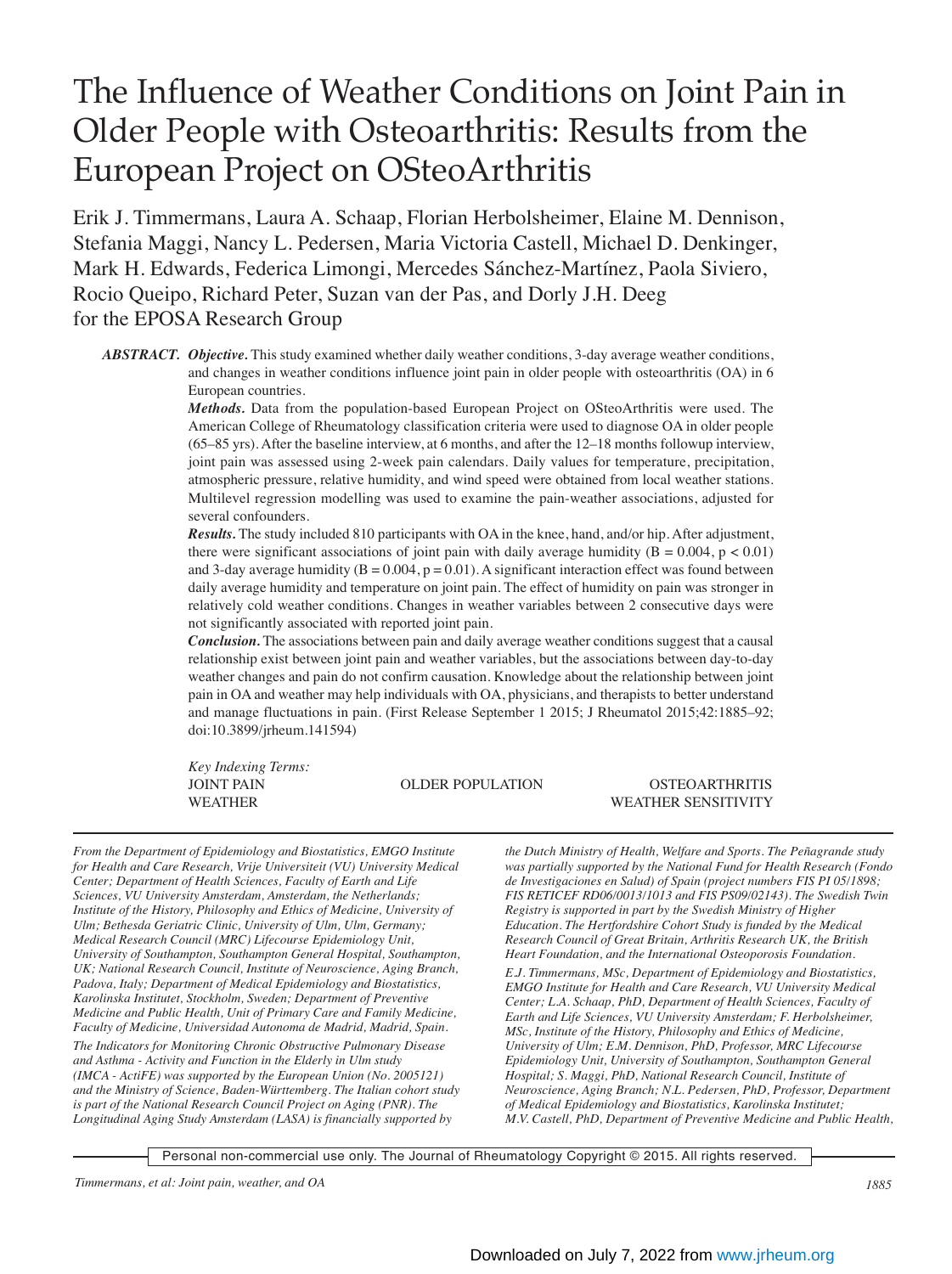*Unit of Primary Care and Family Medicine, Faculty of Medicine, Universidad Autonoma de Madrid; M.D. Denkinger, PhD, Bethesda Geriatric Clinic, University of Ulm; M.H. Edwards, PhD, MRC Lifecourse Epidemiology Unit, University of Southampton, Southampton General Hospital; F. Limongi, PhD, National Research Council, Institute of Neuroscience, Aging Branch; M. Sánchez-Martínez, PhD, Department of Preventive Medicine and Public Health, Unit of Primary Care and Family Medicine, Faculty of Medicine, Universidad Autonoma de Madrid; P. Siviero, MSc, National Research Council, Institute of Neuroscience, Aging Branch; R. Queipo, MSc, Department of Preventive Medicine and Public Health, Unit of Primary Care and Family Medicine, Faculty of Medicine, Universidad Autonoma de Madrid; R. Peter, PhD, Professor, Institute of the History, Philosophy and Ethics of Medicine, University of Ulm; S. van der Pas, PhD, Department of Epidemiology and Biostatistics, EMGO Institute for Health and Care Research, VU University Medical Center; D.J. Deeg, PhD, Professor, Department of Epidemiology and Biostatistics, EMGO Institute for Health and Care Research, VU University Medical Center.*

*Address correspondence to Erik J. Timmermans, Department of Epidemiology and Biostatistics, EMGO Institute for Health and Care Research, VU University Medical Center, Boelelaan 1089A, 1081 HV Amsterdam, the Netherlands. E-mail: ej.timmermans@vumc.nl Accepted for publication June 29, 2015.*

Osteoarthritis (OA) is a process or condition affecting the joint cartilage and subchondral bone, and is frequently accompanied by pain, stiffness, and disability<sup>1,2</sup>. Persons with OA frequently report that weather conditions affect their pain levels. In particular, damp/rainy and cold weather conditions are perceived to affect joint pain in people with  $OA^{3,4}$ . However, previous studies investigating the relationship between objective meteorological conditions and joint pain in OA have been inconclusive and contradictory<sup>5,6</sup>. The objective of our study is to examine whether weather conditions influence joint pain in older people with OA in 6 European countries.

Various mechanisms have been suggested to explain the effects of certain weather conditions on joint pain in  $OA^{6,7,8}$ . Since tendons, muscles, bones, and scar tissues are of varied densities, differential expansions and contractions attributable to the changes in humidity and temperature may result in pain at sites of microtrauma6,8. Alterations of atmospheric pressure and temperature may increase stiffness in joints and make joints more sensitive to the pain of mechanical stresses. Changes in atmospheric pressure may also cause a transient disequilibrium in body pressure that may sensitize nerve endings $6.8$ . Empirical evidence on these mechanisms is lacking, and large-scale epidemiological research is needed to examine whether the association between joint pain in OA and weather exists.

Previous studies have examined the relationship between joint pain in OA and meteorological conditions<sup>5,6</sup> such as temperature<sup>9,10,11,12,13,14</sup>, precipitation<sup>9,10,11,14,15</sup>, atmospheric pressure<sup>7,9,10,11,12,13,14,16</sup>, humidity<sup>9,11,12,13,16,17</sup>, and wind speed<sup>9,11,15</sup>, and show conflicting results<sup>5,6</sup>. Several methodological limitations are presented among the body of current evidence<sup>5,6</sup>. Particular problems include disclosure of the study hypothesis to participants and the small study size. Further, many studies focused on static 24-h average

conditions instead of changes in the weather. Individuals with OA often report that their joint pain becomes worse during weather changes<sup>3,6</sup>. However, most studies focused on effects of weather conditions in the short term instead of ambient weather conditions and weather changes immediately preceding each pain report. Further, most studies were performed at single geographical sites, resulting in limited geographic and meteorological variability. An exception is a study<sup>18</sup> that investigated the relationship between meteorological variables and joint pain in 200 individuals with knee OA. Participants were geographically dispersed within the United States and were informed about the study hypotheses only after the data collection concluded. The findings revealed that both an increase in atmospheric pressure and a decrease in ambient temperature (the average temperature in the 3 days prior to a pain report) were associated with increased pain in OA.

Our population-based study extended previous research by including a large sample of older persons with OA in the knee, hand, and/or hip, living across 6 European countries. The association between 3-day average weather conditions and pain has never been studied in persons with OA across Europe. Our study aimed to examine whether average daily weather conditions, 3-day average weather conditions, and changes in weather conditions were associated with (day-to-day changes in) joint pain in older people with OA in 6 European countries. In addition, the effects of combinations of daily and 3-day average weather variables on joint pain in OA were examined. It was hypothesized that cold and humid weather conditions, as well as changes in atmospheric pressure, led to more pain in older people with OA.

# **MATERIALS AND METHODS**

*Design and study sample.* Data from the European Project on OSteoArthritis (EPOSA) were used. The EPOSA study focused on the personal and societal burden, and its determinants of OA in older persons. A detailed description of the study design and data collection of the EPOSA study is described elsewhere19. Random samples were taken from existing population-based cohorts in 5 European countries (Germany, the Netherlands, Spain, Sweden, and the United Kingdom). In Italy, a new sample was drawn. A total of 2942 respondents (response rate, ranging from 64.6% to 82.2%, averaging 72.8%) were included at baseline. The age range was 65–85 years in most countries except for the United Kingdom, which had an age range of 71–79 years. All participants were interviewed by a trained researcher at home or in a clinical center using a standardized questionnaire and a clinical examination. The baseline and followup interview lasted about 90 minutes. All participants completed an informed consent. For all 6 countries, the study design and procedures were approved by the Medical Ethics committee of the respective centers.

The clinical classification criteria, developed by the American College of Rheumatology  $(ACR)^{20}$ , were used to determine OA. The ACR criteria for knee, hand, or hip OA were satisfied in 889 participants (31.7%) at baseline. At the end of the baseline interview (t0), all 889 participants with OA were invited to complete a pain calendar on which they were asked to score per day the level of joint pain for the following 2 weeks. In total, 784 participants (88.3%) returned the baseline pain calendar, and 750 baseline pain calendars (84.3%) were included in the analyses (e.g., these pain calendars had no missing data on all dates). Six months after the baseline

Personal non-commercial use only. The Journal of Rheumatology Copyright © 2015. All rights reserved.

*1886 The Journal of Rheumatology 2015; 42:10; doi:10.3899/jrheum.141594*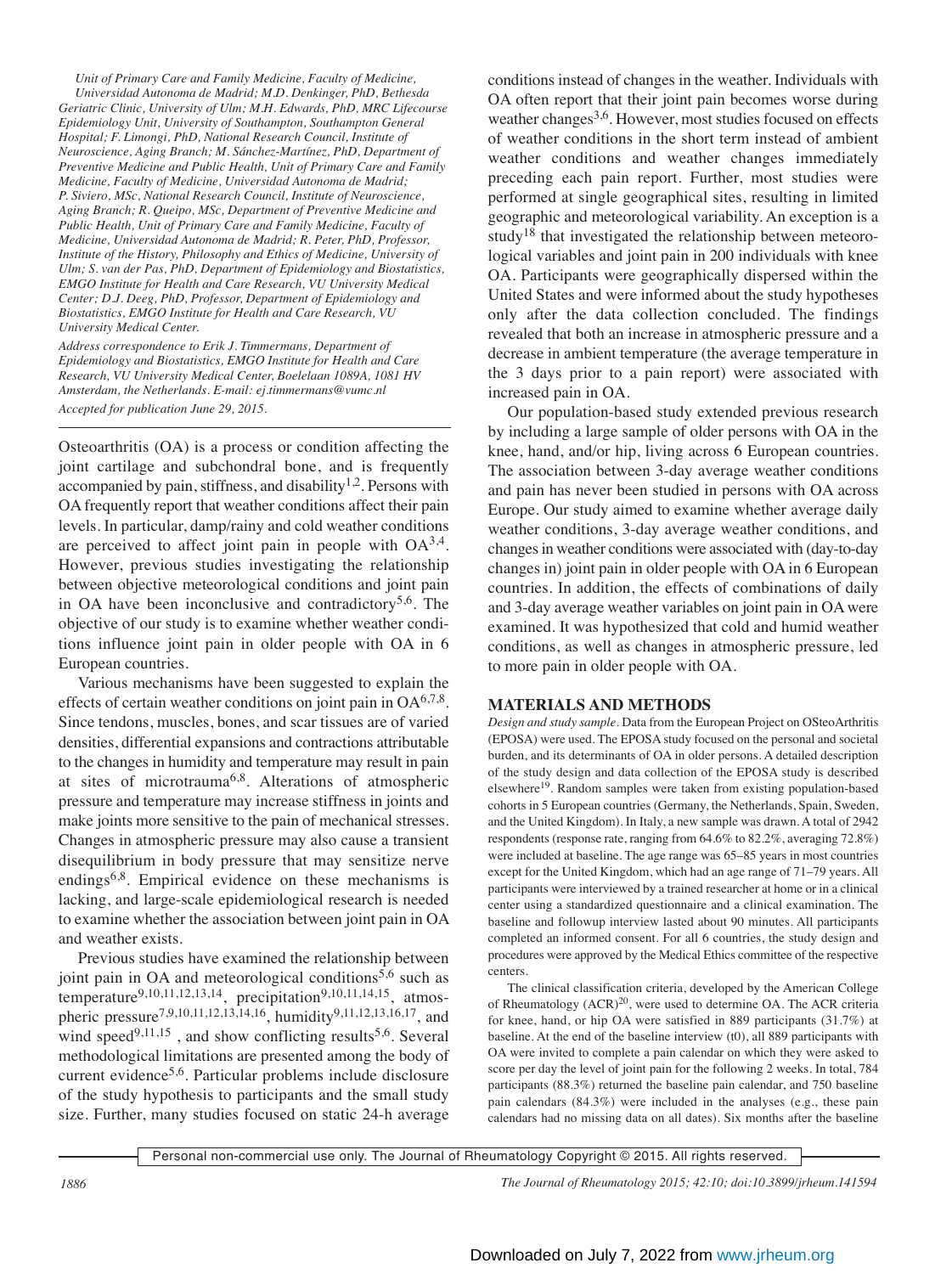interview (t1), 681 participants received a pain calendar. Of those people, 506 (74.4%) returned the pain calendar at t1. In total, 490 (72.1%) pain calendars at t1 were used in the analyses. After the 12–18 month followup interview (t2), 697 participants received a pain calendar. Of those participants, 636 (91.3%) returned the pain calendar at t2. In total, 606 pain calendars (87.0%) at t2 were used in the analyses.

Of all 889 participants with OA at baseline, 810 persons had data available on at least 2 days of the 3 pain calendars. These participants were included in the final study sample. The proportions of women and people with depression were higher in the excluded group  $(n = 79)$  compared with the included group  $(n = 810)$ . Further, the excluded persons were older and received pain medication on fewer days compared with the included persons.

#### **Measures**

*Dependent variable: Joint pain.* After the baseline interview, 6 months later, and after the 12–18 month followup interview, participants were asked to complete a 2-week pain calendar. The pain calendars were completed by the participants in the period between December 2010 and February 2013. Per day, respondents indicated how much joint pain they experienced on an 11-point rating scale from 0 to 10 with 0 representing no pain and 10 representing the greatest pain intensity. The number of pain reports per respondent ranged from 2 to the maximum of 42. For each participant, change in pain was calculated as the difference in perceived joint pain intensity between 2 consecutive days. The number of measures on changes in joint pain ranged from 0 to a maximum of 39 across respondents.

*Independent variables: Meteorological data and meteorological exposure definitions.* Data-collecting weather stations provided local daily average values for temperature (°C), precipitation (mm), atmospheric pressure (hPa), relative humidity (percentages), and wind speed (m/s) for every participant for each day of their participation in the study period. The maximum distance between a weather station and a participant's residence was within 80 km. From the daily average values, 3-day average values and change values were derived for each participant. The 3-day average values consisted of the means of the daily averages over the 3-day periods before each pain report. Change in weather variables was computed as the difference in each meteorological variable between the day before each pain report and the day of the pain report itself<sup>18</sup>.

#### **Potential Confounders**

*Sociodemographic variables.* Sociodemographic information was obtained on participants' age, sex, and country of residence. To account for minor sampling differences across cohort studies, the analyses are adjusted for country of residence. Participants were living in 6 European countries, including Germany, Italy, the Netherlands, Spain, Sweden, and the United Kingdom. This variable was dummy coded with Sweden as the reference category because the Swedish respondents reported, on average, the lowest joint pain intensity.

*Depression.* At t0 and t2, depressive symptoms were examined using the 7 four-point, Likert-scaled items of the Hospital Anxiety Depression Scale that are related to depression  $(HADS-D)^{21}$ . The  $HADS-D$  has a range from  $0-21$ . The HADS-D was used as a categorical variable with a cutoff level of 8 or more for the presence of depression (yes/no).

*Medication use.* Simultaneously with the pain calendars, participants were asked daily to indicate changes in medication use. This was assessed by asking participants whether they received additional pain medication because of joint pain (yes/no).

*Statistical analyses.* One-way ANOVA analyses and Kruskal-Wallis tests were performed to examine differences in joint pain and meteorological exposure across countries and seasons. All descriptive statistics, except sex, age, country, and the weather variables, were weighted to the European standard population in 2010. The weights were calculated per sex and per 5-year age category, using the formula:

 $W = Newp + Nobs$ 

The Nobs was the number of persons in a specific age/sex category in the cohort, and Nexp was the number of persons in a specific age/sex category in the European standard population in 201022.

Multilevel regression modelling was used to examine the associations between the weather variables and (day-to-day changes in) joint pain. In these models, the joint pain intensity measures and the measures of the weather variables (level 1) were nested within 810 participants (level 2) who completed at least 2 individual pain reports of the 3 pain calendars. Participants with some missing data could remain in the analysis, thereby increasing the precision of the estimates and the power of the statistical tests $23$ 

A number of associations were tested: (1) whether each of the weather variables was associated with joint pain on the same day, (2) whether 3-day average weather variables were associated with joint pain on the next day, (3) whether changes in weather variables between 2 consecutive days were associated with reported pain on the second day, and (4) whether changes in weather variables between 2 consecutive days were associated with differences in pain report between these 2 days. Our study focused on the associations between joint pain and weather variables in the full sample to maximize the variation in weather variables.

All of these associations were examined in models constructed step by step. The dependent variable in each of the models was either joint pain or day-to-day changes in joint pain. Model 1 tested the univariate effects of the weather variables. Model 2 tested the effects of the weather variables, adjusted for potential confounders of sex, age, country, depression, and medication use. Subsequently, we tested pain-weather associations in Model 3, including all weather variables that reached a p value below 0.20 in Model 2 and all potential confounders. To examine the effects of the combinations of weather variables on joint pain, all possible 2-way interaction terms between weather variables were assessed separately in a fully adjusted model. The interaction effects were considered significant at a p value below  $0.10^{24}$ . For each pain-weather association, the effect size (ES) was calculated as described in Tymms<sup>25</sup>. ES  $\leq$  0.10 were considered as small, ES  $>$  0.10 to ≤ 0.30 were considered as medium, and ES ≥ 0.50 were considered as large26. Statistical analyses were performed in IBM SPSS Statistics (version 20.0).

#### **RESULTS**

The characteristics of participants are presented in Table 1. At baseline, the mean age of all 810 participants with OA was 74.0 years (SD 5.0). Of the participants, 556 (68.6%) were women. Two hundred and forty participants (29.4%) had

*Table 1.* Characteristics of the study sample  $(n = 810)^*$ . Values are n  $(\%)$ unless otherwise specified.

| Variables                                     | Values            |  |
|-----------------------------------------------|-------------------|--|
| Age, yrs, mean (SD)                           | 74.0 (5.0)        |  |
| Female                                        | 556 (68.6)        |  |
| Country                                       |                   |  |
| Germany                                       | 84 (10.4)         |  |
| Italy                                         | 167(20.6)         |  |
| The Netherlands                               | 127(15.7)         |  |
| Spain                                         | 162(20.0)         |  |
| Sweden                                        | 158 (19.5)        |  |
| United Kingdom                                | 112(13.8)         |  |
| Depression, HADS-D score $\geq 8$ at baseline |                   |  |
| and/or at $12-18$ mos followup                | 198 (24.3)        |  |
| No. days of medication use, median (IOR)      | $19.0(10.0-28.0)$ |  |

\* Descriptive statistics are weighted, except age, sex, and country. The number of participants are nonweighted. HADS-D: Hospital Anxiety Depression Scale-Depression; IQR: interquartile range.

*Timmermans, et al: Joint pain, weather, and OA 1887*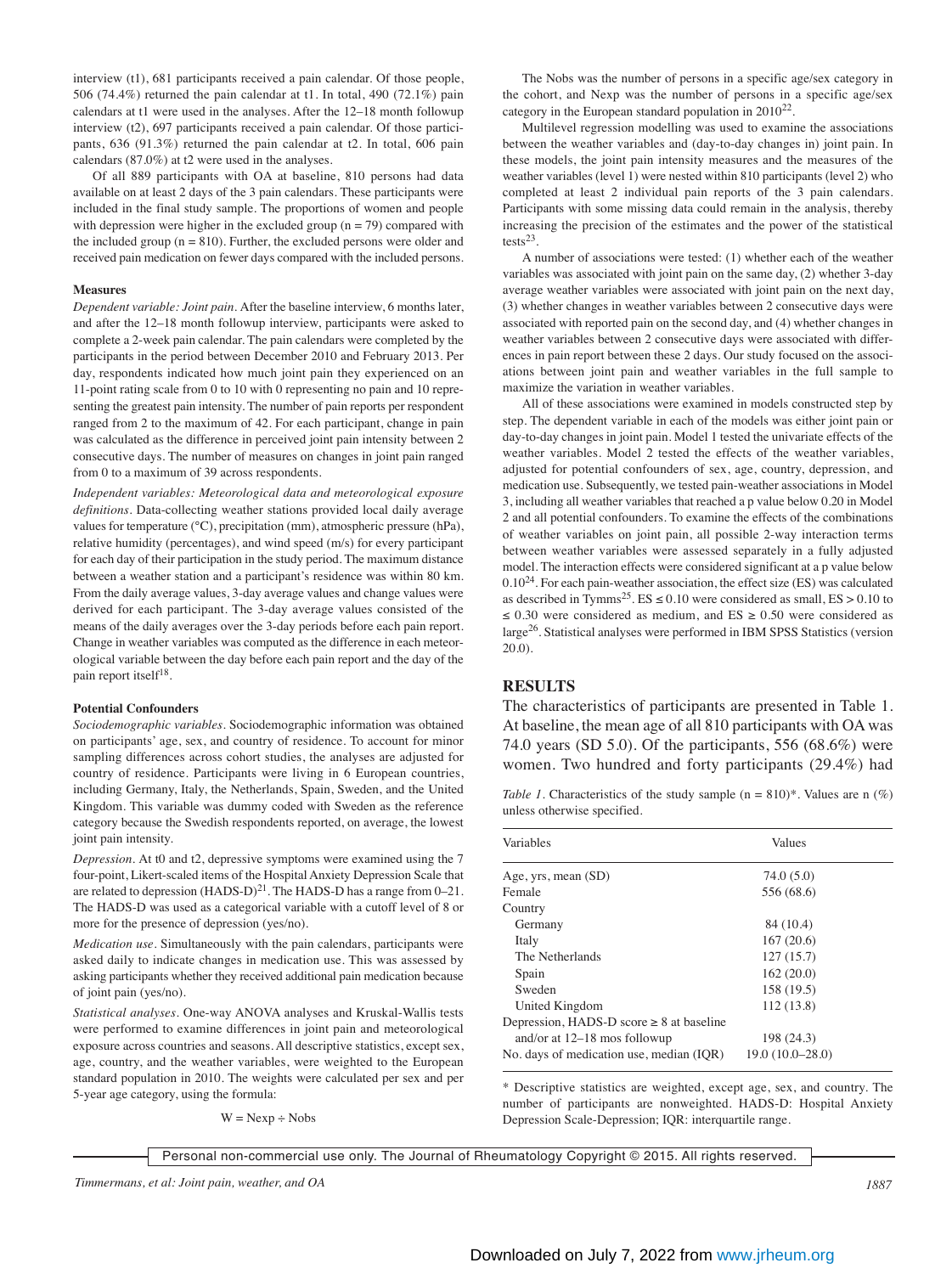hand OA only and 367 persons (45.0%) had knee and/or hip OA, but no hand OA. Of all 810 included participants, 203 persons (25.6%) had hand OA as well as knee and/or hip OA. In total, 25,891 (76.1%) of the possible 34,020 individual pain reports ( $810 \times 42$ ) were completed. Further, 23,616 (74.8%) of the possible 31,590 (810 × 39) measures on differences in joint pain between 2 consecutive days were available.

*Joint pain.* On 17.3% of all completed days, the participants did not experience joint pain at all (pain score 0). The participants experienced mild joint pain (pain score 1–3) and moderate to severe joint pain (pain score 4–10) on 29.6% and 53.1% of all completed days, respectively. Overall, the average joint pain intensity was 3.7 (SD 2.7, range 0–10) across countries. Significant differences in joint pain across countries and seasons were found (Table 2). Joint pain intensity was highest in Spain (mean 5.1, SD 2.9) and lowest in Sweden (2.5, SD 2.3). Overall, joint pain intensity was highest in winter (3.9, SD 2.8) and lowest in autumn (3.6, SD 2.6). However, the season in which most pain was reported differed across countries (Table 2).

*Weather conditions.* The distribution of the meteorological exposures in the study sample showed significant differences in daily weather conditions and 3-day average weather conditions between the 6 countries (Data supplement is available from the authors on request). No significant differences in weather changes between countries were observed (data not shown).

Average daily temperature and atmospheric pressure were highest in Spain. Further, precipitation and humidity were lowest in Spain. In Germany, daily temperature was lowest and humidity was highest. In Sweden, daily precipitation and atmospheric pressure were highest and lowest, respectively. Daily wind speed was highest in the Netherlands and lowest in Italy (Data supplement).

*Joint pain intensity and daily average weather variables.* After adjustment for all confounders (Table 3, Model 2), the association between joint pain and daily average humidity  $(B = 0.004, p < 0.01, ES = 0.063)$  was statistically significant. In a multivariable model including daily average precipitation, relative humidity, wind speed, and all confounders (Table 3, Model 3), the associations between joint pain and

precipitation (B =  $-0.006$ , p = 0.03, ES =  $-0.034$ ) and relative humidity ( $B = 0.005$ ,  $p < 0.01$ ,  $ES = 0.068$ ) were significant. A significant humidity by temperature interaction effect on joint pain was found  $(p = 0.01)$ . In the highest quartile of daily average temperature  $(> 16.9^{\circ}C)$ , no significant association was found between joint pain and relative humidity  $(B = 0.002, p = 0.44, ES = 0.044)$ , whereas the association between pain and relative humidity was statistically significant (B = 0.006,  $p < 0.01$ , ES = 0.086) in the lowest 3 quartiles of daily average temperature ( $\leq 16.9^{\circ}$ C; Figure 1). No associations were found between joint pain and the other daily average weather variables (Table 3, Model 2).

*Joint pain intensity and 3-day average weather conditions.* After adjustment for all confounders (Table 4, Model 2), the association between joint pain and 3-day average relative humidity ( $B = 0.004$ ,  $p = 0.01$ ,  $ES = 0.054$ ) was significant. In a multivariable model including 3-day average atmospheric pressure, 3-day average relative humidity, and all potential confounders (Table 4, Model 3), the association between joint pain and 3-day average relative humidity was statistically significant ( $B = 0.004$ ,  $p = 0.02$ ,  $ES = 0.052$ ). A significant 3-day average humidity by 3-day average temperature interaction effect on joint pain was found  $(p = 0.01)$ . In the highest quartile of 3-day average temperature  $(> 16.5^{\circ}C)$ , no significant association was found between joint pain and 3-day average humidity ( $B = 0.004$ ,  $p = 0.30$ ,  $ES = 0.048$ ), whereas the association between pain and 3-day average humidity was marginally significant  $(B = 0.004, p = 0.07, ES)$  $= 0.051$ ) in the lowest 3 quartiles of 3-day average temperature ( $\leq 16.5^{\circ}$ C). No associations were found between joint pain and the other 3-day average weather variables (Table 4). Analyses on the associations of joint pain with 1-day average weather variables and 2-day average weather conditions showed similar results.

*Changes in joint pain intensity and changes in weather conditions.* Changes in weather variables between 2 consecutive days were not significantly associated with reported joint pain on the second day (Table 5). Further, changes in weather variables between 2 consecutive days were not significantly associated with differences in experienced joint pain intensity between these 2 days (Table 5).

*Table 2.* Average joint pain in older people with osteoarthritis across countries and seasons\*. Values are joint pain intensity, 0–10, mean (SD) (based on no. participants/no. pain reports).

| Season  | All Countries, $n = 810$                                        | Germany, $n = 84$ | Italy, $n = 167$   | The Netherlands, $n = 127$ Spain, $n = 162$ |                                           |                    | Sweden, $n = 158$ United Kingdom, $n = 112$ | $\mathbf{p}$ |
|---------|-----------------------------------------------------------------|-------------------|--------------------|---------------------------------------------|-------------------------------------------|--------------------|---------------------------------------------|--------------|
| Overall | $3.7(2.7)(810/25.891)$ $3.3(2.2)(84/2882)$ $4.3(2.8)(167/5203)$ |                   |                    | 3.9(2.3)(127/4165)                          | $5.1(2.9)(162/3900)$ $2.5(2.3)(158/5893)$ |                    | 3.8(2.6)(112/3848)                          | < 0.001      |
| Spring  | 3.8(2.7)(561/7895)                                              | 3.1(2.1)(63/815)  | 4.3(2.8)(118/1620) | 4.0(2.3)(92/1259)                           | 5.1(2.8)(119/1816)                        | 2.5(2.3)(117/1781) | 3.0(2.7)(52/604)                            | < 0.001      |
| Summer  | 3.8(2.7)(479/6884)                                              | 3.0(2.1)(54/592)  | 4.3(2.8)(88/1227)  | 4.0(2.2)(77/1012)                           | 4.8(2.9)(82/966)                          | 2.4(2.3)(83/1188)  | 4.0(2.7)(95/1899)                           | < 0.001      |
| Autumn  | 3.6(2.6)(442/6983)                                              | 3.7(2.4)(61/884)  | 4.4(2.8)(103/1615) | 4.3(2.5)(69/858)                            | 4.8(2.9)(26/314)                          | 2.6(2.2)(126/2576) | 3.8(2.6)(57/736)                            | < 0.001      |
| Winter  | 3.9(2.8)(316/4129)                                              | 3.4(2.2)(50/591)  | 4.0(3.0)(68/741)   | 3.4(2.4)(59/1036)                           | 5.5(3.0)(62/804)                          | 2.7(2.5)(31/348)   | 4.0(2.5)(46/609)                            | < 0.001      |

\* The number of participants and pain reports are nonweighted. Descriptive statistics are weighted.

Personal non-commercial use only. The Journal of Rheumatology Copyright © 2015. All rights reserved.

*1888 The Journal of Rheumatology 2015; 42:10; doi:10.3899/jrheum.141594*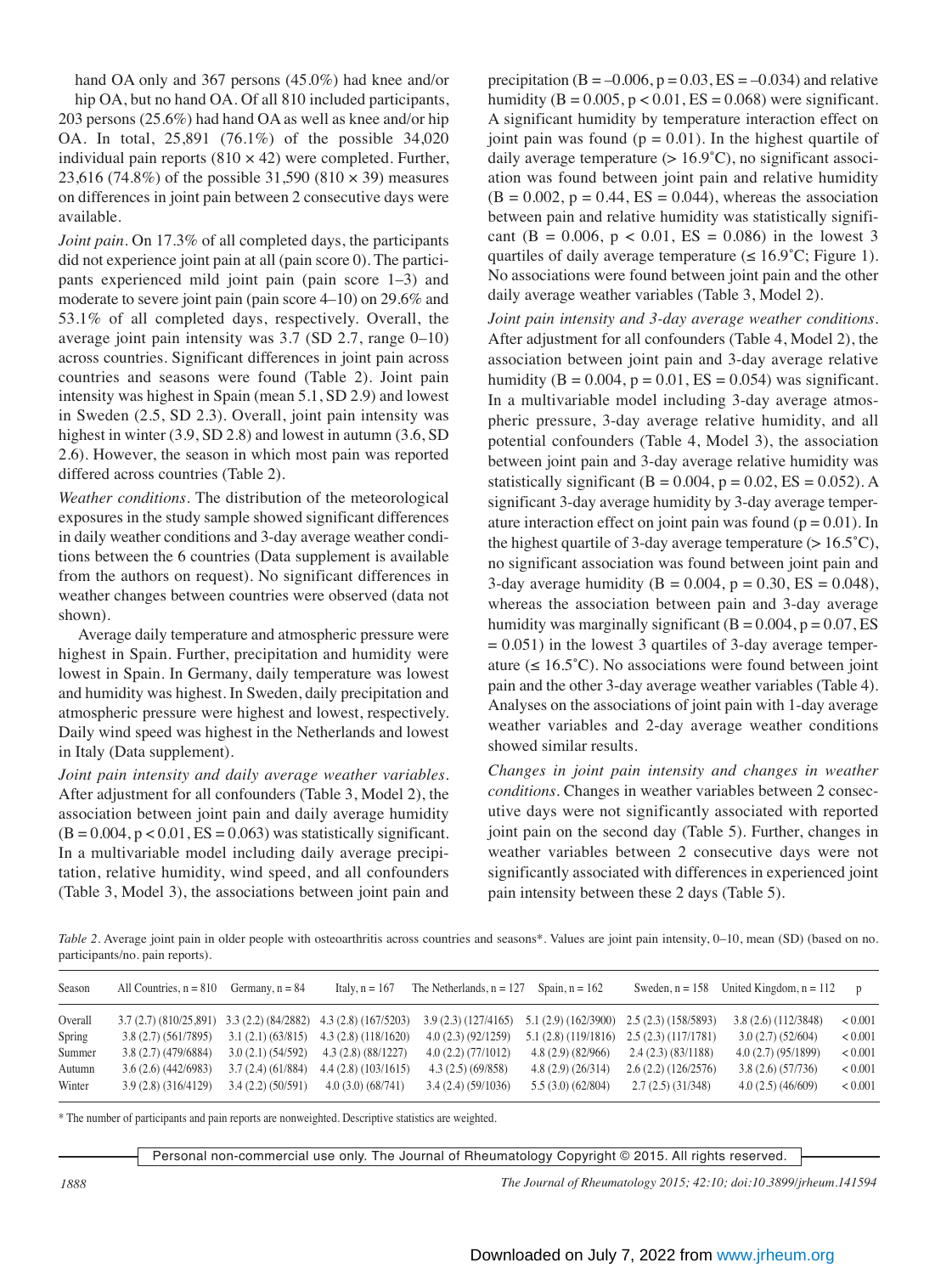| Models                    | B        | 95% CI               | p       | <b>Effect Size</b> |
|---------------------------|----------|----------------------|---------|--------------------|
| Model 1                   |          |                      |         |                    |
| Temperature, °C           | $-0.006$ | $-0.010$ to $-0.003$ | < 0.001 | $-0.060$           |
| Precipitation, mm         | $-0.001$ | $-0.003 - 0.003$     | 0.98    | $-0.003$           |
| Atmospheric pressure, hPa | $-0.002$ | $-0.004 - 0.001$     | 0.14    | $-0.022$           |
| Relative humidity, %      | 0.004    | $0.003 - 0.006$      | < 0.001 | 0.089              |
| Wind speed, m/s           | 0.011    | $-0.004 - 0.027$     | 0.15    | 0.025              |
| Model 2                   |          |                      |         |                    |
| Temperature, °C           | 0.002    | $-0.003 - 0.007$     | 0.45    | 0.009              |
| Precipitation, mm         | $-0.004$ | $-0.009 - 0.002$     | 0.18    | $-0.018$           |
| Atmospheric pressure, hPa | $-0.003$ | $-0.007 - 0.002$     | 0.21    | $-0.023$           |
| Relative humidity, %      | 0.004    | $0.002 - 0.007$      | < 0.01  | 0.063              |
| Wind speed, m/s           | $-0.020$ | $-0.046 - 0.006$     | 0.13    | $-0.032$           |
| Model 3                   |          |                      |         |                    |
| Precipitation, mm         | $-0.006$ | $-0.012$ to $-0.001$ | 0.03    | $-0.034$           |
| Relative humidity, %      | 0.005    | $0.002 - 0.008$      | < 0.01  | 0.068              |
| Wind speed, m/s           | $-0.012$ | $-0.040$ to $-0.017$ | 0.42    | $-0.027$           |
|                           |          |                      |         |                    |

*Table 3.* Associations between daily average weather variables and joint pain intensity in older persons with osteoarthritis.

Model 1: unadjusted model. Model 2: adjusted for sex (reference category: men), age, country (reference category: Sweden), depression (reference category: not depressed; HADS-D < 8), and medication use (reference category: no medication use). Model 3 includes all pain-weather associations that reached a p value below 0.20 in Model 2; in addition, this model includes sex (reference category: men), age, country (reference category: Sweden), depression (reference category: not depressed (HADS-D < 8), and medication use (reference category: no medication use). B: unstandardized coefficient; HADS-D: Hospital Anxiety Depression Scale-Depression.



*Figure 1.* The association between joint pain and daily average humidity in older persons with osteoarthritis in relatively cold and warm weather conditions.

# **DISCUSSION**

Our study showed that both daily average humidity and 3-day average humidity were positively associated with joint pain. Further, the results suggest that the effect of humidity on pain was stronger in relatively cold weather conditions. No significant associations were found between day-to-day changes in weather variables and (day-to-day changes in) joint pain.

Humidity and temperature may have an effect on the

Personal non-commercial use only. The Journal of Rheumatology Copyright © 2015. All rights reserved.

*Timmermans, et al: Joint pain, weather, and OA 1889*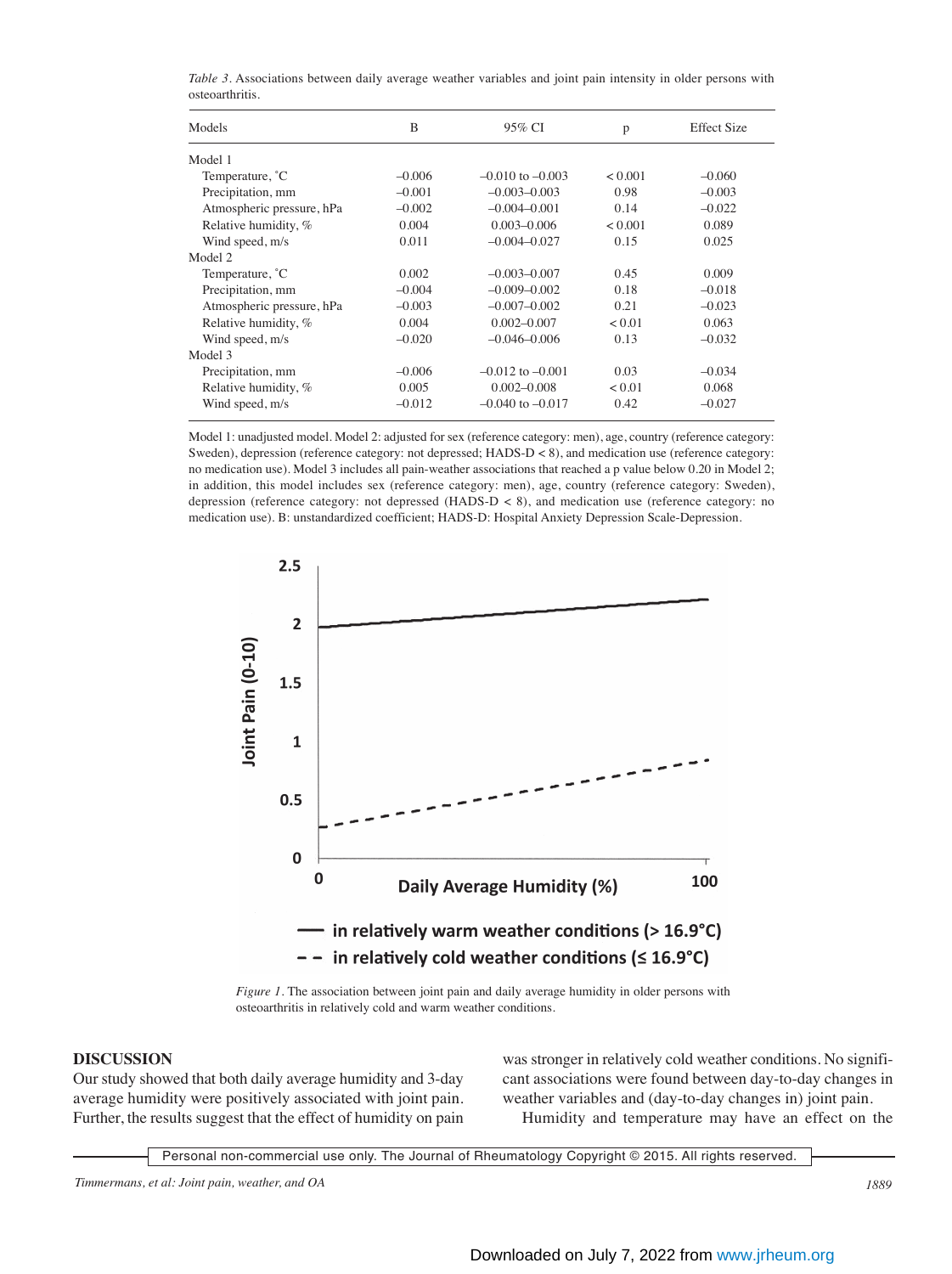*Table 4.* Associations between 3-day average weather variables and joint pain intensity in older persons with osteoarthritis.

| Models                    | B        | 95% CI                | p       | <b>Effect Size</b> |
|---------------------------|----------|-----------------------|---------|--------------------|
| Model 1                   |          |                       |         |                    |
| Temperature, °C           | $-0.005$ | $-0.009$ to $-0.002$  | < 0.01  | $-0.051$           |
| Precipitation, mm         | 0.003    | $-0.002 - 0.008$      | 0.19    | 0.016              |
| Atmospheric pressure, hPa | $-0.003$ | $-0.005$ to $< 0.001$ | 0.07    | $-0.025$           |
| Relative humidity, %      | 0.007    | $0.005 - 0.009$       | < 0.001 | 0.130              |
| Wind speed, m/s           | 0.014    | $-0.007 - 0.034$      | 0.18    | 0.028              |
| Model 2                   |          |                       |         |                    |
| Temperature, °C           | 0.003    | $-0.002 - 0.008$      | 0.29    | 0.021              |
| Precipitation, mm         | $-0.001$ | $-0.009 - 0.007$      | 0.81    | $-0.002$           |
| Atmospheric pressure, hPa | $-0.005$ | $-0.009$ to $-0.001$  | 0.05    | $-0.034$           |
| Relative humidity, %      | 0.004    | $0.001 - 0.007$       | 0.01    | 0.054              |
| Wind speed, m/s           | $-0.015$ | $-0.046 - 0.017$      | 0.36    | $-0.021$           |
| Model 3                   |          |                       |         |                    |
| Atmospheric pressure, hPa | $-0.003$ | $-0.008$ to $-0.002$  | 0.29    | 0.018              |
| Relative humidity, %      | 0.004    | $-0.001 - 0.007$      | 0.02    | 0.052              |

Model 1: unadjusted model. Model 2: adjusted for sex (reference category: men), age, country (reference category: Sweden), depression (reference category: not depressed (HADS-D < 8), and medication use (reference category: no medication use). Model 3 includes all pain-weather associations that reached a p value below 0.20 in Model 2; in addition, this model includes sex (reference category: men), age, country (reference category: Sweden), depression (reference category: not depressed; HADS-D  $\lt$  8,) and medication use (reference category: no medication use). B: unstandardized coefficient; HADS-D: Hospital Anxiety Depression Scale-Depression.

expansion and contraction of different tissues in the affected joint that may elicit a pain response<sup>3,8</sup>. Further, low temperatures may increase the viscosity of synovial fluid, thereby making joints stiffer and perhaps more sensitive to the pain of mechanical stresses3,8. Our study showed that, compared with warm weather conditions, the effect of relative humidity on joint pain in OA is stronger in relatively cold weather conditions. This finding supports the common belief that joint pain in older adults with OA is influenced by damp and cold weather conditions, and suggests that a causal relationship exists between joint pain and weather variables. The pain response might be intensified more in cold weather conditions because the viscosity of synovial fluid increases, which may lead to stiffer joints and more friction between tissues in the joint. The associations between joint pain and day-to-day changes in weather conditions did not confirm a causal relationship between joint pain and weather conditions. These findings suggest that there might be a momentaneous causal effect of relative humidity on joint pain that is restricted to the same day.

Our study did not replicate the findings of McAlindon, *et al*<sup>18</sup> that showed that day-to-day changes in atmospheric pressure were associated with joint pain. The inconsistency between results may be explained by differences in study sample. McAlindon, *et al* focused on pain-weather associations in patients with knee OA, whereas our present study focused on pain-weather associations in older persons with OA in the general population. It has been suggested that the effect of atmospheric pressure on joint pain may depend on specific joint conditions (e.g., effusions, defect of articular cartilage integrity, and presence of subchondral pseudo-

 $\text{cysts}\right)^{7,18}$ . Sample differences (patients vs general population) imply differences in OA severity that might explain the inconsistencies between our findings and those of McAlindon, *et al*<sup>18</sup>.

Our findings showed that there were differences between countries in terms of joint pain intensity. Differences in sociocultural factors, such as attitudes and expressiveness, between countries could explain these differences in pain intensity<sup>27,28,29</sup>. In our study, the analyses were adjusted for country; however, this variable did not cover all sociocultural characteristics of a country.

To our best knowledge, our study is the first large-scale study to examine the relationship between joint pain and weather conditions in older people with OA across Europe. Another strength is the standardized assessment of OA across countries using the ACR classification criteria. Further, the participants were geographically dispersed and participated at different times, generating greater opportunity for weather exposure variability.

Some limitations of our study have to be acknowledged as well. It might be that seasonal weather patterns influence mood in older people with OA that may affect pain perception<sup>3,6,8,30</sup>. In our study, the associations between joint pain and weather conditions were adjusted for depression at baseline and followup. Although depression often has a chronic character $31$ , it would be better to adjust for emotional distress on each specific day of pain assessment.

Our study did not consider variation in weather variables in internal and external environments, or exposure time in these environments. Persons with OA may often stay inside and may often be able to regulate the

Personal non-commercial use only. The Journal of Rheumatology Copyright © 2015. All rights reserved.

*1890 The Journal of Rheumatology 2015; 42:10; doi:10.3899/jrheum.141594*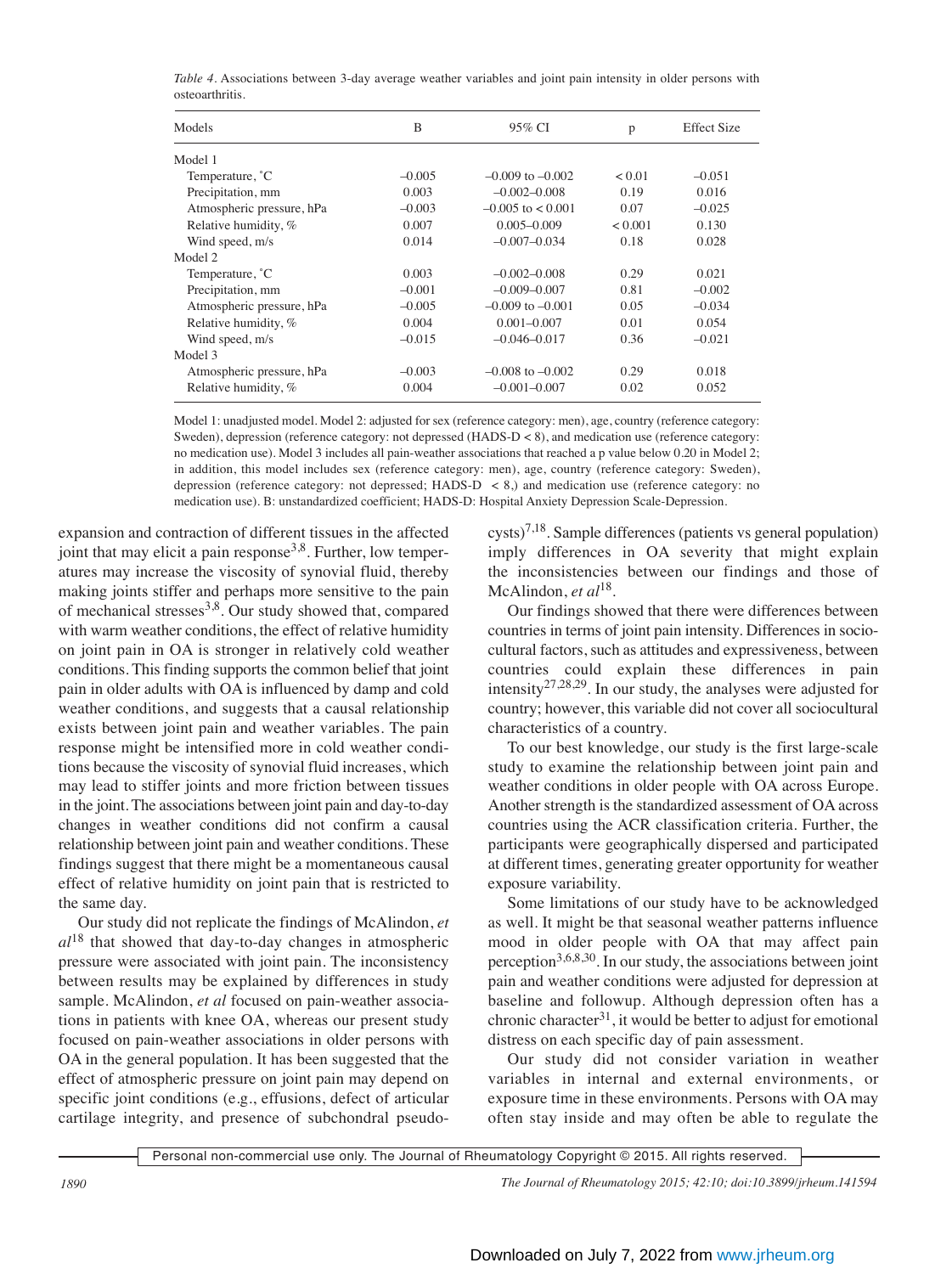*Table 5.* Associations of day-to-day differences in weather variables between 2 consecutive days with joint pain on the second day and day-to-day differences in joint pain intensity in older persons with osteoarthritis.

| Models                               | B        | 95% CI                | p    | <b>Effect Size</b> |
|--------------------------------------|----------|-----------------------|------|--------------------|
| Joint pain on the second day         |          |                       |      |                    |
| Model 1                              |          |                       |      |                    |
| Temperature, °C                      | 0.003    | $-0.013 - 0.018$      | 0.73 | $-0.006$           |
| Precipitation, mm                    | 0.001    | $-0.004 - 0.005$      | 0.76 | $-0.008$           |
| Atmospheric pressure, hPa            | $-0.002$ | $-0.009 - 0.005$      | 0.56 | $-0.003$           |
| Relative humidity, %                 | < 0.001  | $-0.004 - 0.004$      | 0.92 | $-0.010$           |
| Wind speed, m/s                      | 0.002    | $-0.022 - 0.027$      | 0.86 | 0.003              |
| Model 2                              |          |                       |      |                    |
| Temperature, °C                      | $-0.001$ | $-0.017 - 0.015$      | 0.91 | $-0.002$           |
| Precipitation, mm                    | $-0.002$ | $-0.007 - 0.002$      | 0.29 | $-0.015$           |
| Atmospheric pressure, hPa            | 0.003    | $-0.004 - 0.009$      | 0.44 | 0.012              |
| Relative humidity, %                 | 0.001    | $-0.003 - 0.005$      | 0.59 | 0.008              |
| Wind speed, m/s                      | $-0.005$ | $-0.034 - 0.023$      | 0.72 | $-0.007$           |
| Day-to-day differences in joint pain |          |                       |      |                    |
| Model 1                              |          |                       |      |                    |
| Temperature, °C                      | 0.006    | $-0.003 - 0.014$      | 0.21 | 0.001              |
| Precipitation, mm                    | $-0.001$ | $-0.004 - 0.001$      | 0.32 | $-0.002$           |
| Atmospheric pressure, hPa            | $-0.001$ | $-0.004 - 0.003$      | 0.84 | 0.008              |
| Relative humidity, %                 | $-0.002$ | $-0.004$ to $< 0.001$ | 0.08 | $-0.004$           |
| Wind speed, m/s                      | $-0.004$ | $0.018 - 0.009$       | 0.53 | 0.002              |
| Model 2                              |          |                       |      |                    |
| Temperature, °C                      | 0.004    | $-0.007 - 0.016$      | 0.44 | 0.003              |
| Precipitation, mm                    | $-0.002$ | $-0.005 - 0.001$      | 0.14 | $-0.007$           |
| Atmospheric pressure, hPa            | $-0.001$ | $-0.005 - 0.004$      | 0.79 | 0.009              |
| Relative humidity, %                 | $-0.002$ | $-0.005$ to $< 0.001$ | 0.08 | $-0.011$           |
| Wind speed, m/s                      | 0.001    | $-0.008 - 0.002$      | 0.90 | 0.001              |
| Model 3                              |          |                       |      |                    |
| Precipitation, mm                    | $-0.001$ | $-0.004 - 0.002$      | 0.49 | $-0.002$           |
| Relative humidity, %                 | $-0.003$ | $-0.006$ to $< 0.001$ | 0.08 | 0.015              |

Model 1: unadjusted model. Model 2: adjusted for sex (reference category: men), age, country (reference category: Sweden), depression (reference category: not depressed (HADS-D < 8), and medication use (reference category: no medication use). Model 3 includes all pain-weather associations that reached a p value below 0.20 in Model 2; in addition, this model includes sex (reference category: men), age, country (reference category: Sweden), depression (reference category: not depressed (HADS-D < 8), and medication use (reference category: no medication use). B: unstandardized coefficient; HADS-D: Hospital Anxiety Depression Scale-Depression.

indoor environment by using central heating. These factors may attenuate the associations between joint pain and weather variables in older people with OA. The finding that the effects of weather conditions on joint pain are small is in line with previous studies $9,18$ . Small effects of weather conditions on joint pain in older people with OA may seem clinically unimportant, but are likely to make a substantial difference at a population level. It is important to pay attention to the effect of weather conditions on joint pain in older people with OA because the prevalence of OA in older people is high $32$  and this large group might be impaired in their daily functioning because of weather effects on their joint pain.

Future research should take the differences between indoor and outdoor climate into account and should also consider exposure time to both environments and housing conditions<sup>5,33,34</sup>. Future research should also focus on hour-to-hour weather changes because this could be of more importance to pain than day-to-day changes. More research is needed to measure how weather effects on pain interfere with daily activity performance of older people with OA. Further research is also needed to examine the possible underlying physiological mechanisms on how meteorological variables influence joint structures that result in more pain. Many suggestions have been made<sup>6,7,8</sup>, but empirical evidence is lacking.

The association between joint pain and daily average relative humidity suggests that weather conditions affect joint pain of older people with OA. The results show that the influence of daily average humidity on joint pain is stronger when the temperature is low. The associations between day-to-day weather changes and pain do not confirm causation. There might be a momentaneous causal effect of weather conditions on joint pain in OA that is restricted to the same day. Knowledge on the relationship between joint pain in OA and weather conditions may help individuals with OA, physicians, and therapists to better understand and manage fluctuations in pain.